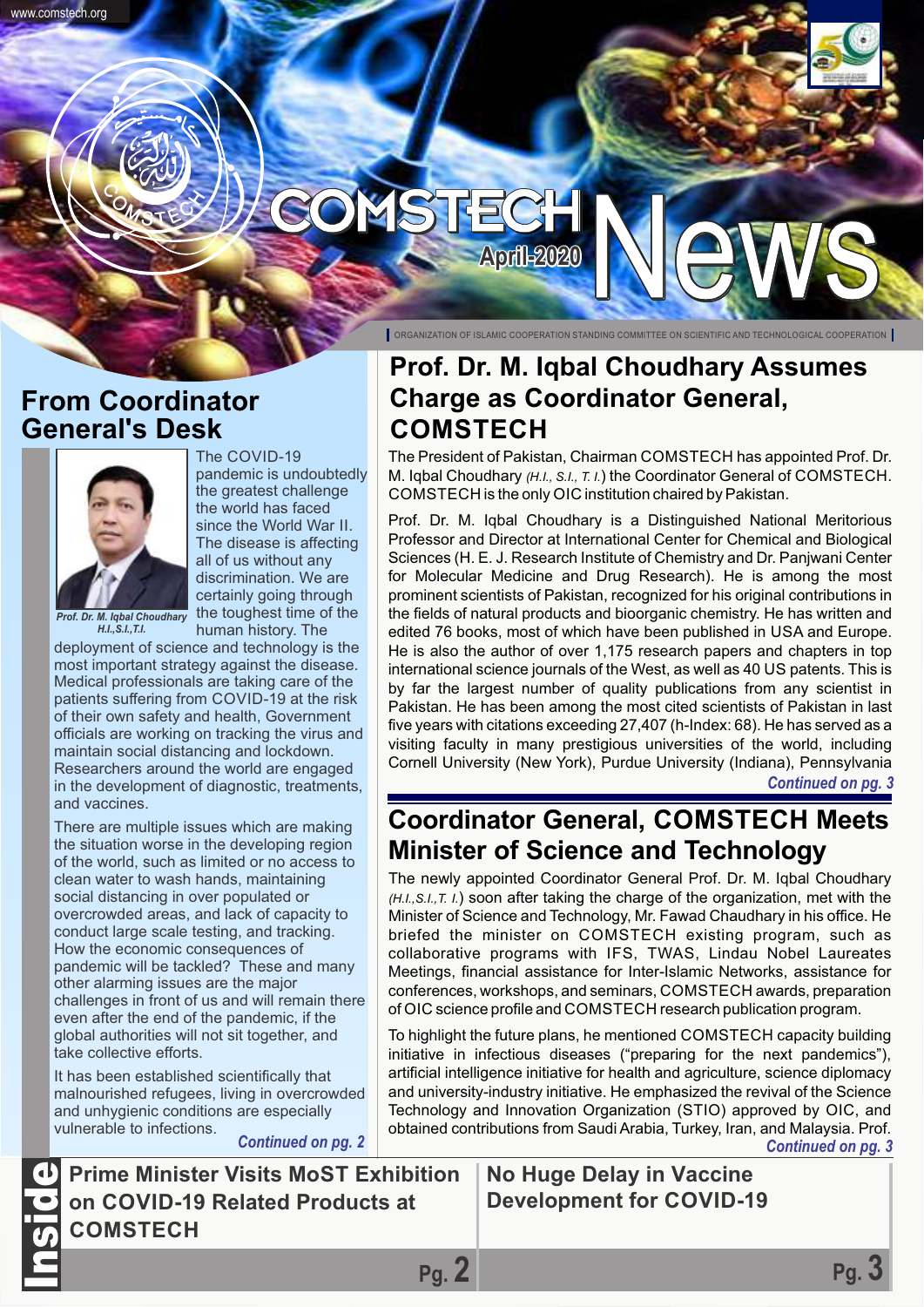

COMSTECH News

# **Prime Minister Visits MoST Exhibition on COVID-19 Related Products at COMSTECH**



The Prime Minister of Pakistan visited exhibition on COVID-19 organized by Ministry of Science and Technology at COMSTECH. The Coordinator General,

COMSTECH Prof. Dr. M. Iqbal Choudhary *(H. I., S. I., T. I.)* visited the exhibition and attended the briefing given at the occasion.

The exhibition was organized by the Ministry of Science and Technology with the objective to showcase Pakistan's success in manufacturing various essential items, such as protective gears, ventilators, respirators, sanitizers and disinfectants and masks of various types. The coordinator General COMSTECH Prof. Dr. M. Iqbal Choudhary regarded this exhibition an excellent example of converting a calamity into an opportunity for technological development of show-casing Pakistan's technological breakthrough in other OIC countries.

The minister of S&T, Chaudhry Fawad Hussain br iefed Pr i m e Minister about various initiatives which MoST has taken to meet the national demands for products



required against COVID-19 infection. Minister of defence production Ms. Zubaida Jalal also spoke at the occasion. The Prime Minister speaking to audience, appreciated the efforts of scientists and technologists of Pakistan and emphasized the need of science and technology and higher education as primary attributes of national self-reliance.

The exhibit took place in the COMSTECH building at the constitution avenue.

# **COMSTECH Food Security Project Attracts Funding from COMCEC**

COMSTECH capacity building project on the use of New Breeding Technologies for Food and Nutritional Security has been selected for this year's project funding under COMCEC project funding scheme. The Economic and Commercial Cooperation Standing Committee of the Islamic Cooperation Organization (COMCEC) is one of the four Standing Committees of the OIC, which was established in 1981 and based in Ankara, Turkey.

The project envisages institutional and human resource capacity building of Pakistan, Turkey, Malaysia, Iraq, Jordan, Saudi Arabia and Egypt, 7 OIC member states, by conducting training courses on the introduction of New

## *Continued from pg. 1* **From Coordinator General's Desk**

We Muslims understand the importance of serving refugees in the Islamic world. Respect and care of refugees is deep rooted in Islam's commitment to generosity, hospitality, and non-discriminatory protection, as taught in Islamic traditions. Pakistan has hosted Afghan refugees for over 40-years with sincerity and belief in basic human dignity. Many OIC member states including Bangladesh, Syria, Jordan, Lebanon, and Turkey have been generously taking care of millions of refugees. With this background in mind, we recognize that there is an urgent need to configure the far-reaching impact of conflict, poverty and displacement associated threats of starvation and disease arising from the rapid spread of COVID-19 in refugees in OIC member states. I hope that we shall collectively strive in protecting the most vulnerable, as well as upholding the rights of refugees in our countries.

Breeding Technologies in Agriculture to achieve nutritional food security. Scientists from National Institute of Biotechnology and Genetic Engineering (NIBGE), Pakistan are among leading trainers in this project. The project was conceived and designed in close collaboration with NIBGE, Pakistan, and Niğde Ömer Halisdemir University (NOHU), Turkey. It directly helps to ensure food security and nutrition in the 7 OIC member countries while indirectly works to increase resilience of the food system in the member countries. Prof. Dr. M. Iqbal Choudhary, Coordinator General COMSTECH congratulated Ms. Khazima, Programme Manager for leading the efforts in this inter-OIC capacity building project in this critically important field.

I am pleased to inform you that the COMSTECH, has initiated many programs and projects for the promotion of science and technology, and capacity building in OIC region. We are initiating various fellowship programs for the capacity building of young scholars from the OIC-Africa region. Through another program, COMSTECH is planning to build critical mass in the fields of Virology and Vaccine Technology through training of scholars of 7 OIC Member Countries (Pakistan, Indonesia, Turkey, Iran, Malaysia, Lebanon, and Egypt). COMSTECH is also regularly organizing Virtual International seminars, delivered by top academicians from the world especially OIC region. Many of existing and new initiatives of the COMSTECH are presented in this newsletter, and on website www.comstech.org

I am confident, through your support and patronage, the COMSTECH will contribute towards the promotion of science and technology in the OIC region in a major way, Insha Allah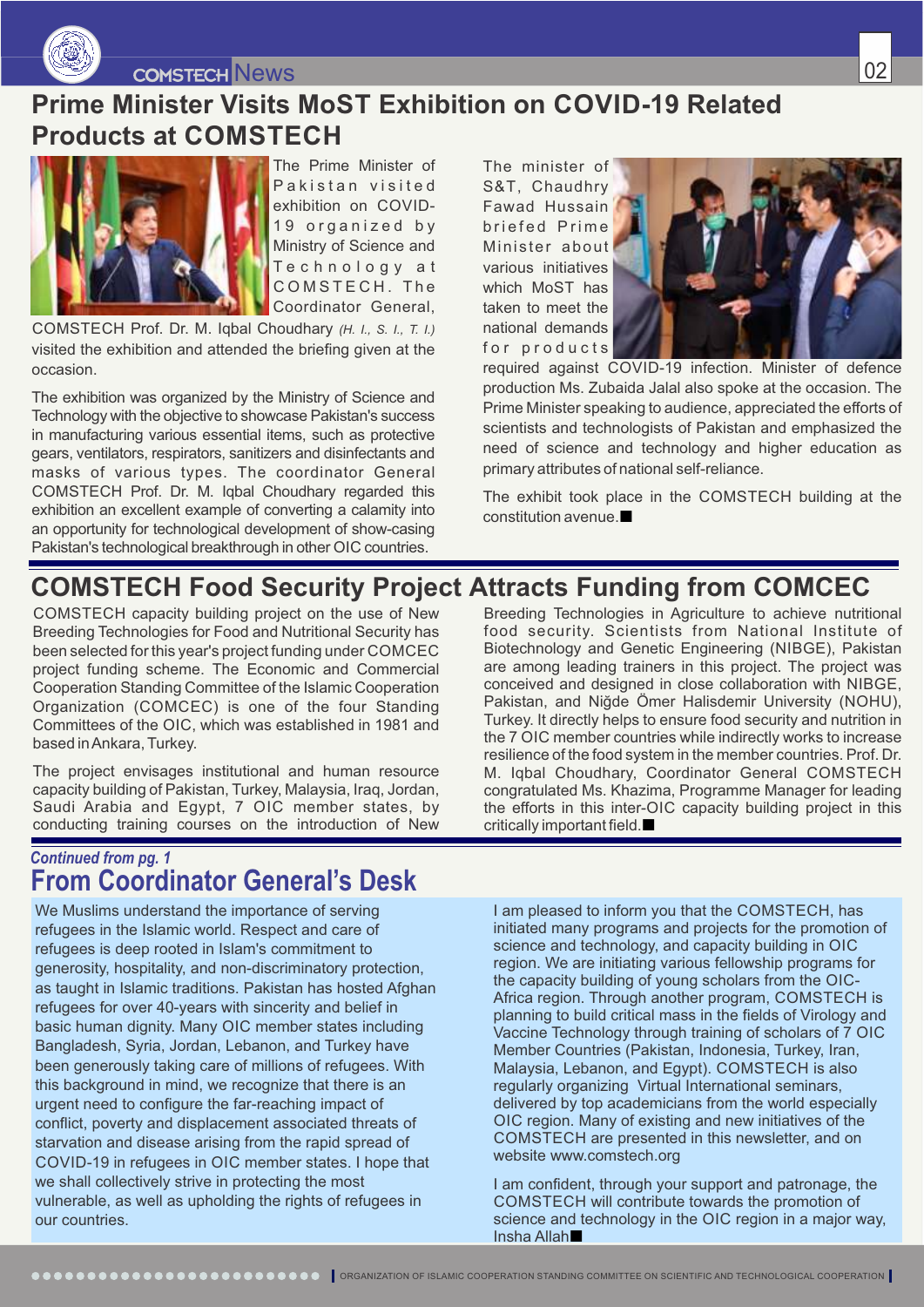

## News 2008 and 2009 and 2009 and 2009 and 2009 and 2009 and 2009 and 2009 and 2009 and 2009 and 2009 and 2009 a

## **No Huge Delay in Vaccine Development for COVID-19**

There is no huge delay in the vaccine development for COVID-19, said by leading American expert Prof. Dr. Saad B. Omer while delivering his online seminar arranged by COMSTECH today for OIC countries. He described the vaccine development process in detail by discussing all technical aspects involved in process. He informed that the fast-track vaccine development is currently underway. Human trials have been started and there is no huge delay in vaccine development for COVID-19. He provided a detailed account of various vaccines which are in the process of development against COVID-19, and explained how vaccines work against the viral pathogens.

At the outset of his lecture, Prof. Dr. Saad B. Omer said that it is not to stigmatized any disease any country or nation and there is a need of empowering the scientists to lead in making critical decisions, avoid fake news and false assurances. Despite lockdown, social distancing is not possible or practical at home, many of the infections are of familial origin - originate between the family.

To cope with the pandemic he suggested to test, trace contact, quarantine asymptomatic carriers, reduce household transmission and practice social distancing. He informed that the outbreak in South Asia is slower than the

Europe, and the doubling time of cases is 7 days.

By answering a question seeking his opinion on complete lockdown or smart lockdown, he stressed that nations should be pre-emptive, don't wait for cases to rise. Countries that reacted quickly, proactively succeeded in slowing



down the spread, whereas those countries which were not proactive saw exponential rise in cases. He suggested go early, test, trace contacts and ease lockdown slowly, smartly and sector wise.

Is it wise to ease lockdown while there is no therapy, no vaccine? He replied that it depends on the rate of cases, if cases are rising rapidly then nations have appropriate strategy to cope with the situation. He suggested to ease lockdown carefully by implementing all suggested safety measures.

Participants from various cities of Pakistan, and other OIC countries such as Nigeria, Azerbaijan, Bangladesh and Egypt joined the session.

To watch complete lecture please browse: http://www.comstech.org/seminar-covid-19.aspx

#### *Continued from pg. 1*

## **Prof. Dr. M. Iqbal Choudhary Assumes Charge as Coordinator General, COMSTECH**

State University (Pennsylvania), Scripps Institution of Oceanography (San Diego, California), The University Rhode Island (Rhode Island) and various top Universities of UK, China, Saudi Arabia, Malaysia, Kazakhstan, and Iran.

Prof. Choudhary has won several national and international awards, such as Hilal-e-Imtiaz, Sitara-e-Imtiaz and Tamghae-Imtiaz by the President of Pakistan, Pakistan. Academy of Sciences Gold Medal, National Book Foundation Prize on best book and the Third World Academy of Sciences Young Scientist Prize. He received the prestigious title of "Distinguished National Professor" from the Higher Education Commission in 2004 and Meritorious Professor by the

University of Karachi 2013. He is a member and fellow of many prestigious societies including Fellow of The Academy of Sciences for the Developing World, Islamic Academy of Sciences, Chemical Society of Pakistan, Royal Society of Chemistry (London) and LEAD-International. He is also the recipient of the 1st Khawarizmi International Award and Prize from the President of Islamic Republic of Iran, Economic Cooperation Organization (ECO) Award in Education by the President of Azerbaijan, COMSTECH Award in Chemistry by the Prime Minister of Pakistan and more recently Chinese Academy of Sciences Distinguished Foreign Scientist Award.<sup>1</sup>

#### *Continued from pg. 1*

## **Coordinator General, COMSTECH Meets Minister of Science and Technology**

Choudhary mentioned that the programs and activities planned for 2020-21 are from a working paper, prepared on the instruction of the President of Pakistan who is the Chairman COMSTECH as well.

The Minister assured him the fullest support of his Ministry in fulfilling the mission of COMSTECH for science and technology cooperation in OIC member states. He has shown confidence that through COMSTECH, Pakistan will also be able to build its capacity in future fields of science and technology through bilateral and multilateral cooperation with leading institutions in OIC countries.

COMSTECH is the Ministerial Standing Committee on Scientific and Technological Cooperation of the OIC (Organization of Islamic Cooperation) which was established by the Third Islamic Summit of OIC held at Makkah, Saudi Arabia in January 1981. COMSTECH is composed of all the member states of the organization represented by their ministers of science and technology or nominated representatives. The President of Pakistan is the chairman, Prime Minister of Pakistan is the co-chairman and the Coordinator General is the Chief Executive of COMSTECH which is the only OIC organization chaired by Pakistan.